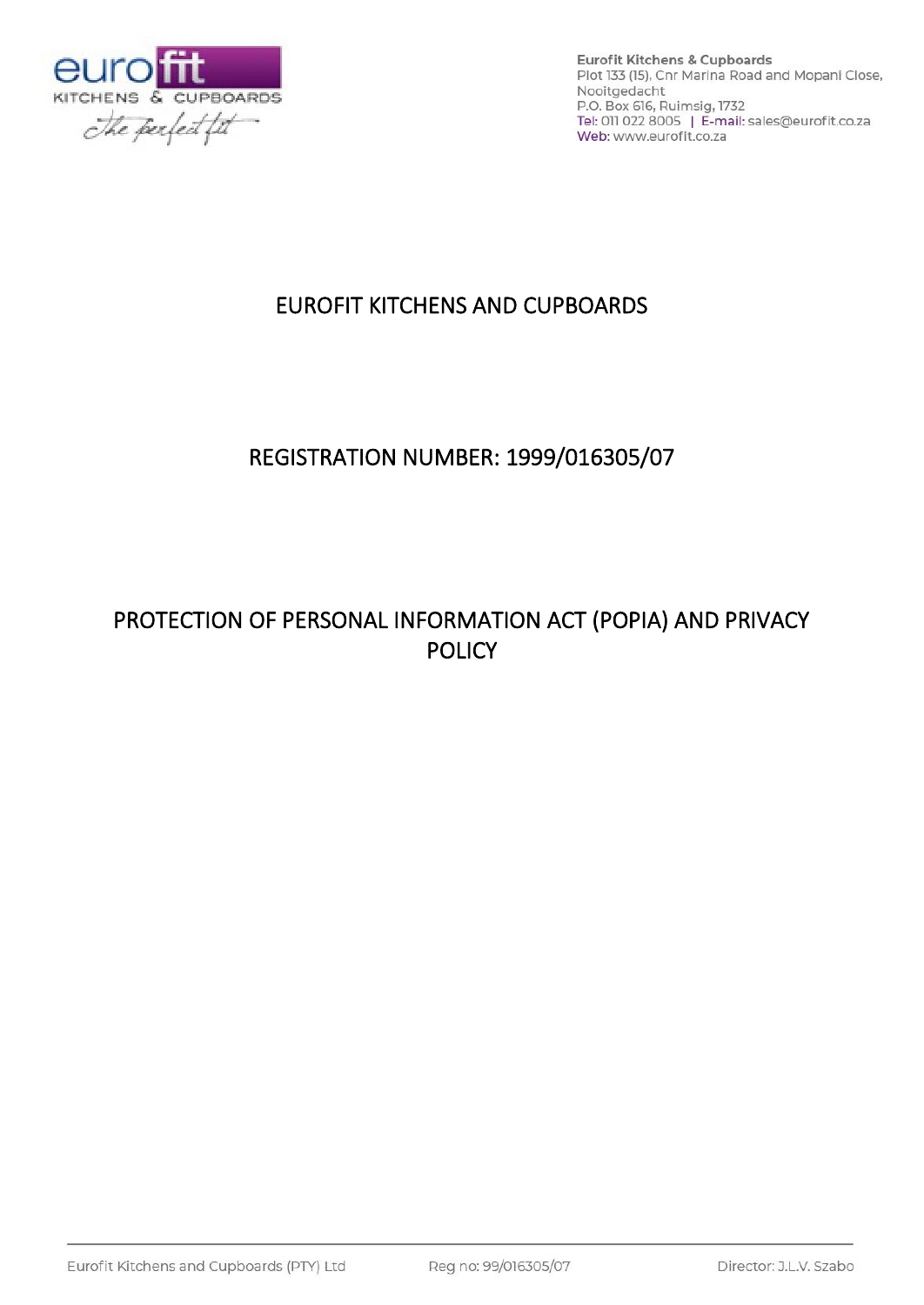

# ABOUT EUROFIT KITCHENS & CUPBOARDS

1.1 Eurofit Kitchens & Cupboards ("Eurofit") was registered in 1999 – with registration number 1999/016305/07

#### 2 PURPOSE OF THIS POLICY

The Protection of Personal Information Act 4 of 2013 ("POPIA") gives effect to the constitutional right to privacy, regulates the manner in which personal information may be processed and provides rights and remedies to protect personal information.

- 2.1 As an employer as well as service provider and advertiser, the collection and processing of personal information is directly aligned to the execution of Eurofit's business purpose.
- 2.2 This Policy provides for what must and must not be done at Eurofit as regards personal information to which Eurofit becomes privy. The Policy in addition provides procedural guidelines, where appropriate, outlining how the Policy is to be implemented.
- 2.3 This POPIA Policy must be adhered to by all key individuals including directors' employees and service providers.

#### 3 PRINCIPLES

- 3.1 The primary purpose of the POPIA Act is to regulate the collection and processing of personal information in a manner that will safeguard such information against unauthorised access and usage.
- 3.2 The purpose of this POPIA Policy is to establish the requirements and conditions for the collection, distribution and retention of personal information, in line with the prescripts of the POPIA Act and the Promotion of Access to Information Act 2 of 2000 ("PAIA").
- 3.3 This Policy articulates the parameters in the collection, processing, storage, distribution and destruction of personal information by Eurofit, as aligned to the POPIA Act. In addition, this Policy sets out how Eurofit deals with data subjects' personal information as well as the purposes for which personal information will be used. This Policy is made available on Eurofit's website <https://eurofit.co.za/cookie-policy> and by request from our Information Officer, whose details are provided below.

# 4 DEFINITIONS

- 4.1 "consent" any voluntary, specific and informed expression of will in terms of which permission is given for the processing of personal information.
- 4.2 "data subject" a person to whom the personal information relates. This will include directors, employees and clients as well as prospective clients of Eurofit, and persons and/or organisations who supply goods or services to Eurofit, as well as any persons or organisations which communicate and/or conclude any agreement and business with Eurofit.
- 4.3 "person" a natural or juristic person.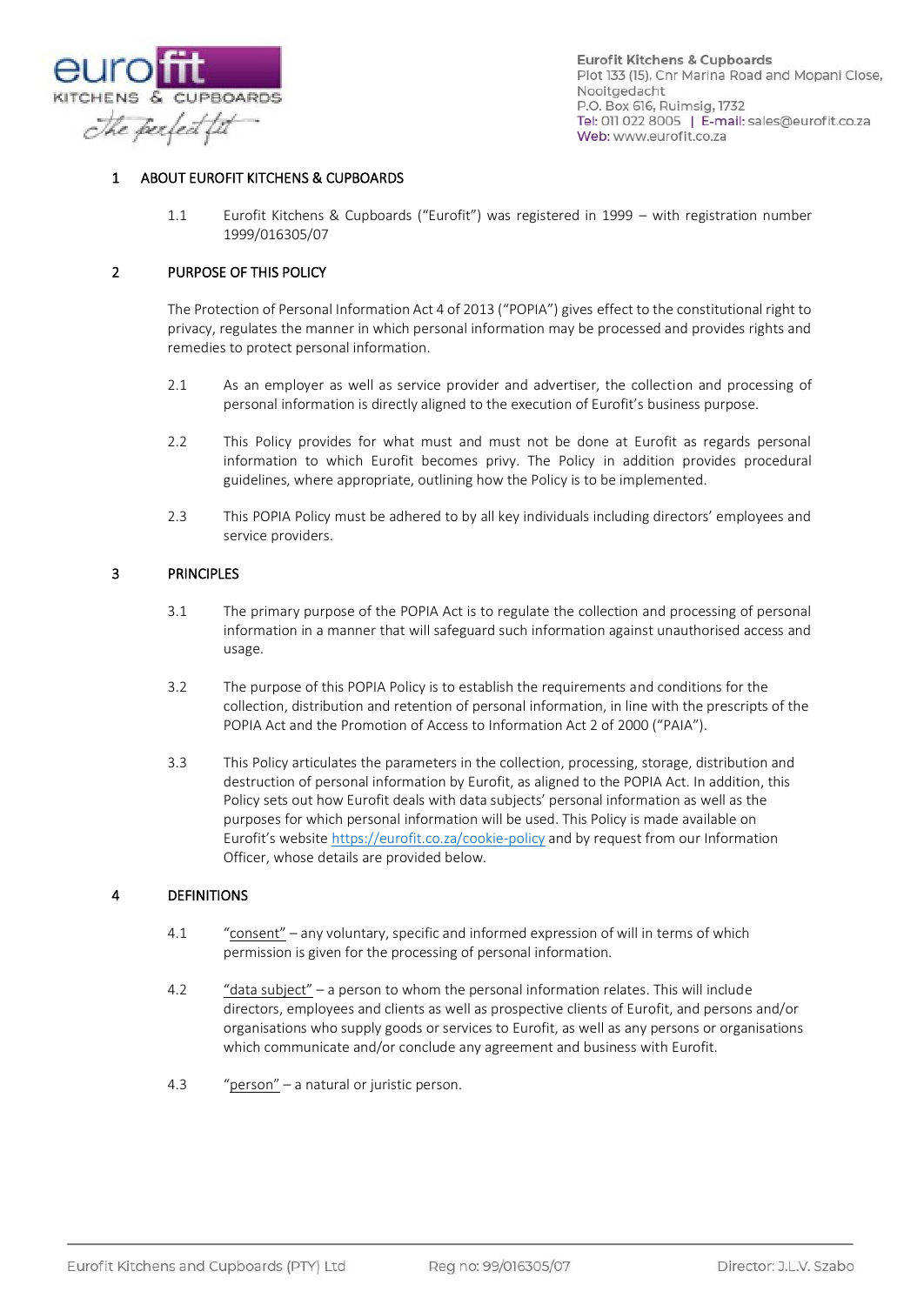

- 4.4 "personal information" any information in any form (including electronic and paper-based files) relating to an identifiable, living, natural person and, where applicable, an identifiable, existing juristic person. This can include, but is not limited to information relating to the race, sex, pregnancy, marital status, national, ethic or social origin, colour, sexual orientation, age, physical or mental health, well-being, disability, religion, conscience, belief, culture, language and birth of a person. It also includes information relating to the education, medical, identifying and biometric information of an individual.
- 4.5 "processing" any activity, automated or manual, concerning personal information. Such activity may include, but is not limited to, collection, receipt, recording, organisation, storage, collation, retrieval, alteration, updating, distribution, dissemination by means of transmission, erasure or destruction of personal information.
- 4.6 "special personal information" this is very sensitive personal information that requires stringent protection. Special personal information includes, but is not limited to, religious beliefs, political affiliations, race and ethnic origin, health, sex life and biometric information.
- 4.7 "secondary personal information" this is personal information relating to third parties provided to us by our client's or prospective client's for the purposes of the provision of advertising and marketing services, including but not limited to, competitions, direct marketing, newsletters, lead generation and digital marketing.

# 5 COLLECTION OF PERSONAL INFORMATION

- 5.1 Eurofit collects and receives personal information directly and indirectly from data subjects through various sources.
- 5.2 Information is collected by Eurofit as follows:
	- 5.2.1 directly from the data subject;
	- 5.2.2 from clients or prospective clients' who may seek Eurofit's assistance and/or services;
	- 5.2.3 from Eurofit's suppliers and service providers;
	- 5.2.4 from Eurofit's own records relating to its previous provision of assistance or responses to the data subject's request for services.
- 5.3 Eurofit will not collect personal information regarding a child except when the consent of the child's parent or guardian is given.
- 5.4 Eurofit will not collect personal information regarding an individual's religious or philosophical beliefs, trade union membership, political opinions, health or sexual life unless permitted by law or with consent from the data subject.

#### 6 PURPOSE SPECIFICATION

6.1 POPIA requires that the data subject be informed of the purpose or reason for the collection of their data so that they may either give consent or refuse it. The purpose for which personal information is collected should be specified at the time the information is being collected. In addition, any further use of the collected personal information should be compatible with the initial purpose of collection.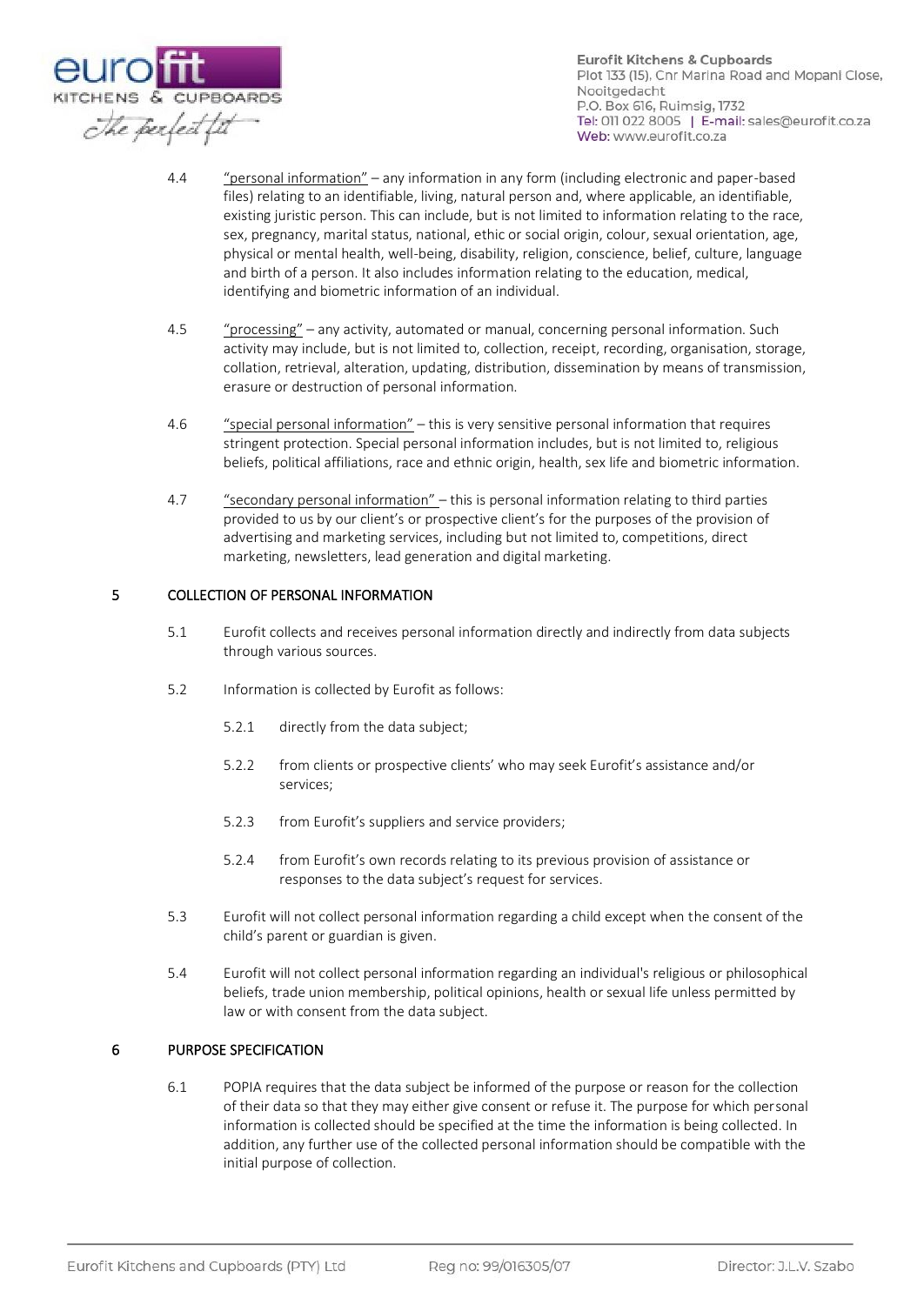

- 6.2 Eurofit needs to collect personal information for the following purposes:
	- 6.2.1 assessing, processing and entering into employee agreements. The terms of our employment contracts, employment policies, job adverts and applications will contain further detail;
	- 6.2.2 training and assessment purposes;
	- 6.2.3 confirming and verifying a prospective clients' credit worthiness, suitability as a client and identity. The terms of our credit application will contain further detail;
	- 6.2.4 assessing, entering into agreements with and payment of suppliers and service providers. The terms of our supply agreements will contain further detail;
	- 6.2.5 confirming and verifying a person's identity;
	- 6.2.6 providing personalised communication;
	- 6.2.7 providing advertising, marketing and media services to clients including customer relationship management, content creation, web development, production services, animation, competitions, direct marketing, lead generation, digital media, analytics, strategy and such other services as Eurofit may offer from time to time. The terms of our standard Terms and Conditions, Service Level Agreements and Invoices will contain further detail;
	- 6.2.8 audit and record-keeping purposes;
	- 6.2.9 in connection with legal proceedings including debt collection;
	- 6.2.10 in connection with and to comply with legal and regulatory requirements or when it is otherwise allowed by law; and/or
	- 6.2.11 for a purpose that is ancillary to the above and for any other purpose for which consent is provided by the data subject.
- 6.3 This purpose will be explained to the data subject when the information is collected and they may then decide whether to grant Eurofit consent to collect and process personal information or not.
- 6.4 In the event that Eurofit seeks to use the information for another purpose which is different to the purpose for which the information was collected initially, then Eurofit will contact the data subject to obtain their consent for further processing.

#### 7 PROCESSING LIMITATION AND SHARING OF PERSONAL DATA

- 7.1 Eurofit will ensure that the personal information collected from data subjects will be processed if, given the purpose for which it is processed, it is adequate, relevant and not excessive.
- 7.2 Furthermore, information will be collected directly from the data subject by Eurofit or third parties authorised by Eurofit only after consent from the data subject concerned.
- 7.3 Eurofit will not process a data subject's personal information without consent unless: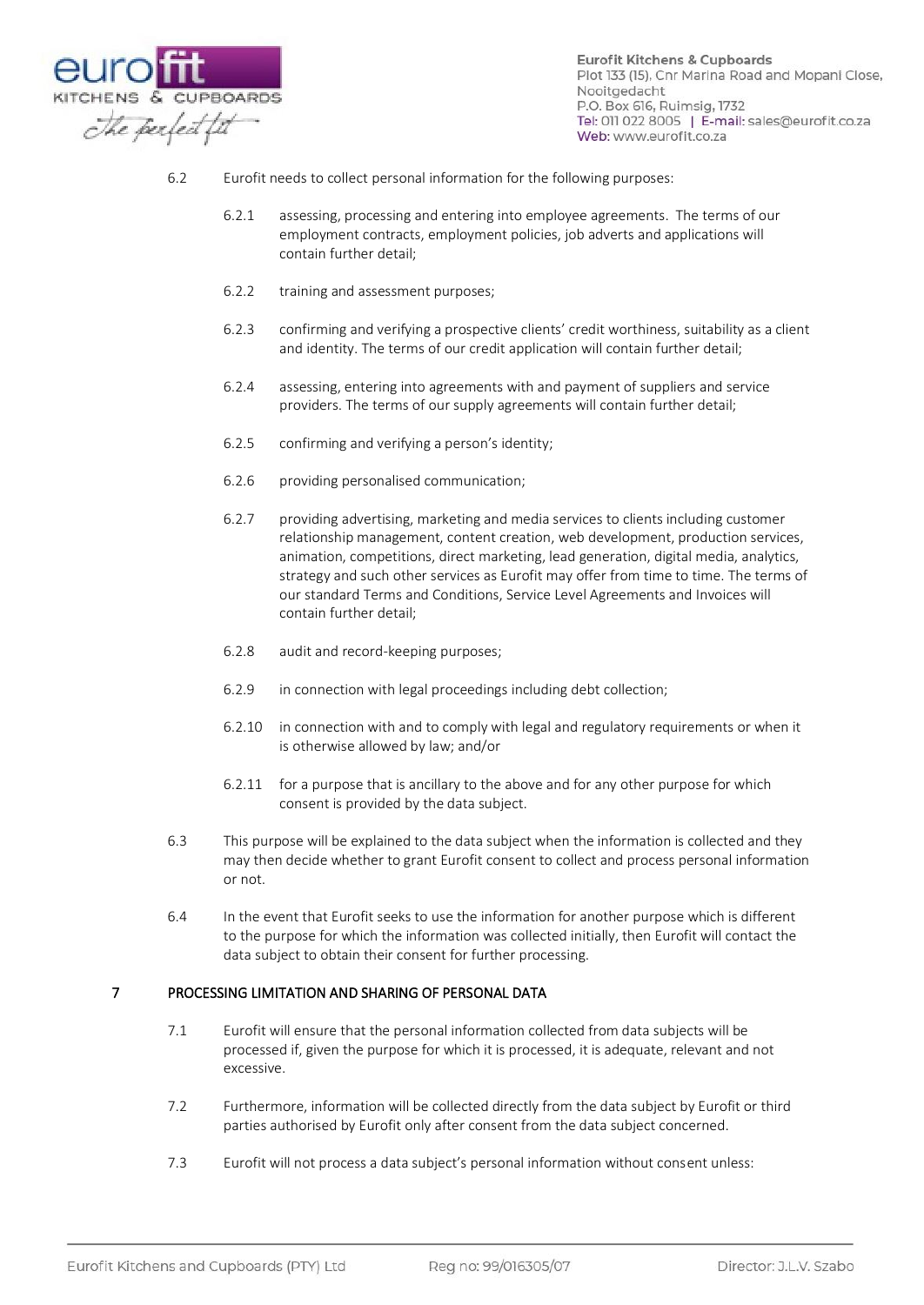

- 7.3.1 it is necessary to carry out actions for the conclusion or performance of a contract to which the data subject is party;
- 7.3.2 the processing complies with an obligation imposed on Eurofit by law;
- 7.3.3 the processing protects a legitimate interest of the data subject;
- 7.3.4 the processing is in the public interest;
- 7.3.5 the processing is necessary for pursuing Eurofit's legitimate interests or the legitimate interests of a third party to whom the information is supplied.

# 8 CONSENT

- 8.1 Unless one of the additional conditions listed in paragraph 7.3 above applies, Eurofit will not collect or process personal information without the consent of the data subject. Consent is normally sought explicitly by Eurofit, however, there are also some actions and behaviour that may amount to consent. This includes signing an agreement or application or ticking a tick box on a form whether physical or online.
- 8.2 No person is compelled to consent to Eurofit's collection or processing of their personal information, however a refusal to consent may result in a restriction of that person's participation in activities and opportunities coordinated by Eurofit. Data subjects will be advised of the consequences of not giving consent to Eurofit for the collection and processing of their personal information as required by law. Data subjects will be made aware that failure to give written consent will result in the data subject's record being invalid and not subject to any performance on the part of Eurofit.
- 8.3 The procedure undertaken is that data subjects will be informed of the purpose for which information is being collected and thereafter prompted to give consent to having the information collected and processed. Once consent has been granted to Eurofit the information will be collected and may only be used for the purpose for which the consent was obtained and purpose which are compatible with that initial purpose.
- 8.4 In the event that Eurofit seeks to process a data subject's information for a different purpose to that which consent has been granted, additional consent will be sought for the further processing.
- 8.5 The data subject may withdraw or revoke his/her consent at any time. This withdrawal of consent must be communicated to the Information Officer in writing with reasonable notice. The withdrawal of consent is subject to the terms and conditions of any contract that is in place. Should the withdrawal of consent result in the interference of legal obligations, then the withdrawal will only be effective if Eurofit agrees to the same in writing. Eurofit will inform the data subject of the consequences of the withdrawal where it will result in Eurofit being unable to provide the requested information and/or services and/or financial or other benefits. The revocation of consent is not retroactive and will not affect disclosures of personal information that have already been made.

# 9 DISCLOSURE AND/OR DISTRIBUTION OF PERSONAL INFORMATION

9.1 Eurofit will only use a data subject's personal information for business purposes and in a manner which is consistent with the purpose for which consent has been given.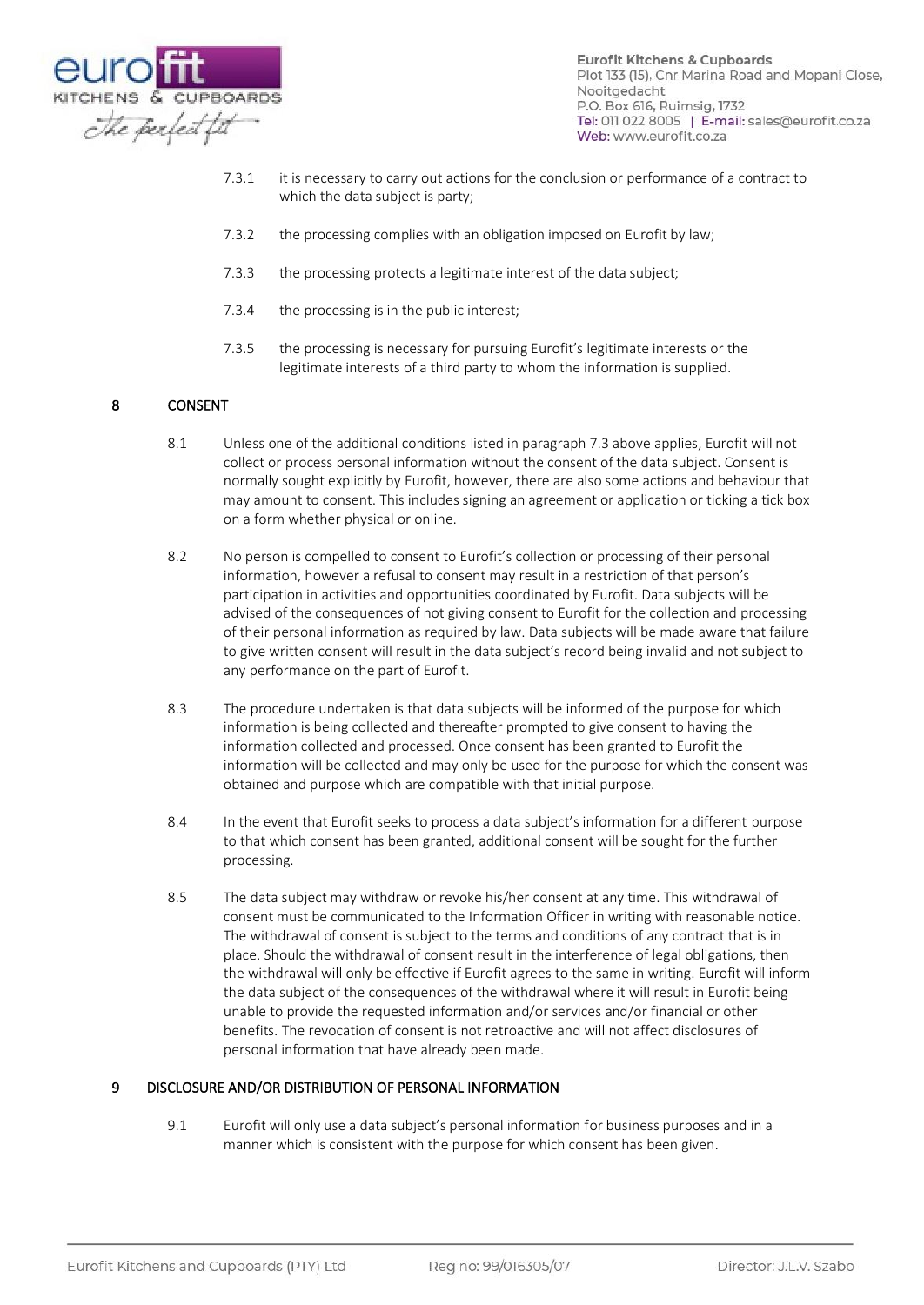

- 9.2 In the case of personal information being collected indirectly or distributed to third parties, it will be used in line with the purpose for which the information was collected. No personal information will be disclosed or distributed to third parties unless the disclosure or distribution satisfies any of the conditions listed in paragraph 7.3 above, or prior consent or approval has been given by the data subject.
- 9.3 Eurofit may also identify personal information and use it for research, surveys and communication in order to improve Eurofit's offering. This will work solely to improve Eurofit's operations and broader reach and is not information which can be directly attributed to one person in particular.
- 9.4 Eurofit may nevertheless disclose data subjects' personal information where it is required to do so in terms of applicable legislation, or where it may be necessary in order to protect Eurofit's rights.
- 9.5 In the event that Eurofit does share personal information with a third party, it shall take all reasonable steps to ensure that the third party treats the information in a manner which is consistent with this Policy.

## 10 RETENTION OF PERSONAL INFORMATION

- 10.1 Where Eurofit collects personal information for a specific purpose, it will not keep it for longer than is necessary to fulfil that purpose, unless:
	- 10.1.1 further retention is required by law;
	- 10.1.2 Eurofit reasonably requires it taking into account the nature of the information and the purpose consented to;
	- 10.1.3 retention is required by a contract between the parties; and/or
	- 10.1.4 the data subject consents to further retention.
- 10.2 Once the purposes for collection have been fulfilled, the personal information may be destroyed in accordance with POPIA.
- 10.3 In order to protect information from accidental or malicious destruction, when Eurofit deletes information from its servers it may not immediately delete residual copies from its servers or remove information from its backup systems. Copies of correspondence that may contain personal information is stored in archives for record-keeping and back-up purposes only.
- 10.4 Where the law requires Eurofit to keep personal information post its use for a specified period of time, all personal information will be kept securely for the duration specified by law.

#### 11 SAFEGUARDS, SECURITY AND INCIDENT MANAGEMENT

- 11.1 Eurofit strives to ensure the security, integrity and privacy of personal information submitted.
- 11.2 While no data transmission over the Internet can be guaranteed to be totally secure, Eurofit will endeavour to take all reasonable steps to protect personal information submitted to it or via its online services.
- 11.3 The following methods of protection are in place to ensure that personal information disclosed to Eurofit is protected: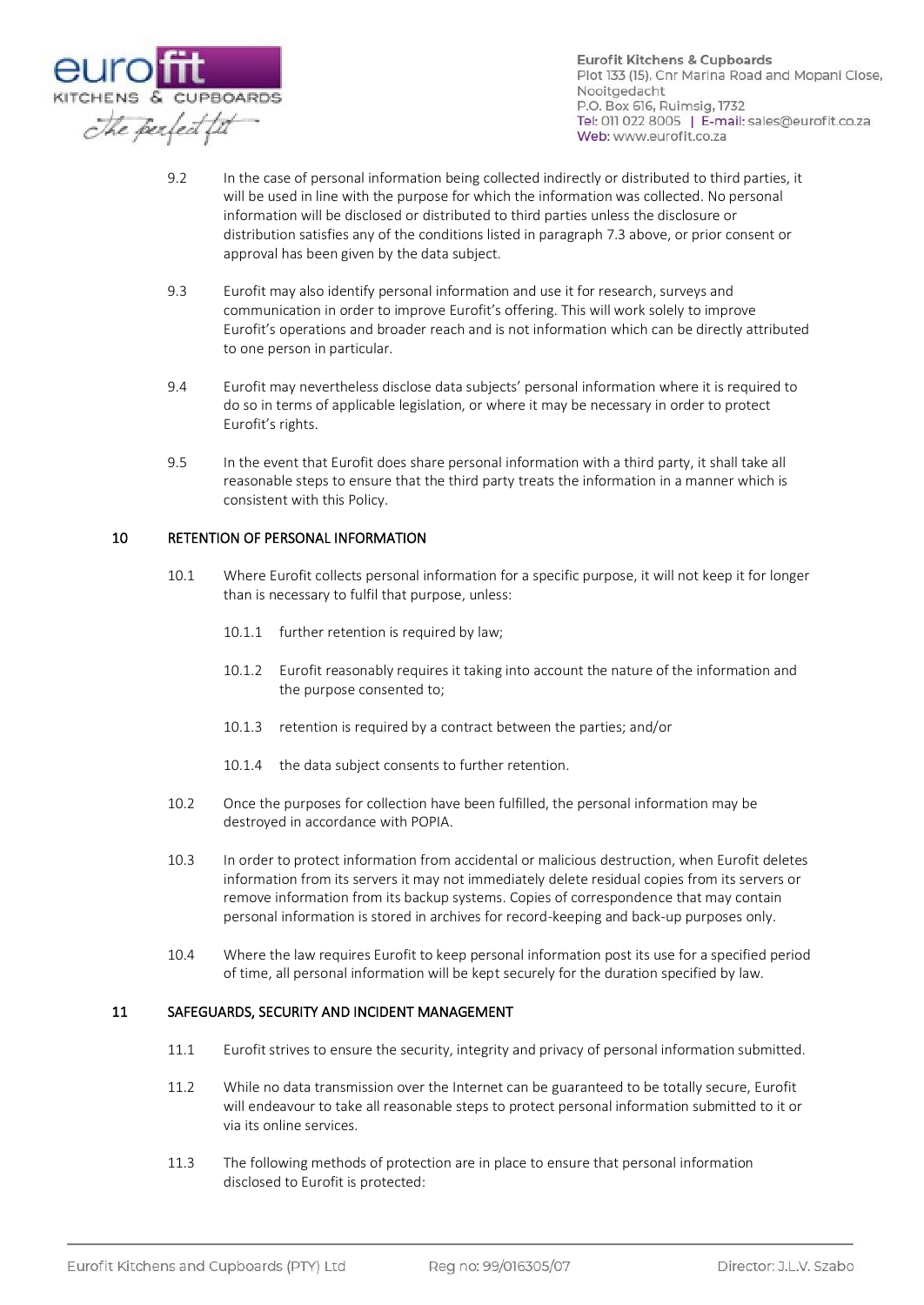

- 11.3.1 Eurofit's internal server hard drives are protected by firewalls;
- 11.3.2 Password protection is active on computers that may contain personal information thereby limiting access to authorised Eurofit personnel only;
- 11.3.3 Physical security measures are in place such as the limitation of access to the building. Only certain key employees are given access codes, and no-one is allowed to enter the premises without authorisation;
- 11.3.4 Each manager is responsible for ensuring that the employees under his or her authority take note of the policies on the implementation and maintenance of document management.

## 12 THIRD PARTIES

- 12.1 Eurofit makes use of a third party service providers stated below:
	- 12.2.4 Eurofit makes use of QuickBooks, an accounting software service, developed and owned by Intuit Inc, 2632 Marine Way, MS2675, Mountain View, CA 94043;
	- 12.2.5 If you are a client, supplier or employee you hereby consent to the following information being used on QuickBooks for the purposes of payments, invoicing and billing: names, addresses, identification and registration numbers, tax numbers, banking details including account numbers. You specifically consent to Eurofit sharing your bank account details with QuickBooks for this purpose;
	- 12.2.6 QuickBooks is the data controller, however, Eurofit remains the responsible person in respect of your personal information used on their service. Their services are encrypted and in line with South African and international data laws. You can read their privacy policy here:

#### [https://quickbooks.intuit.com/za/privacy/.](https://quickbooks.intuit.com/za/privacy/)

- 12.2.7 Eurofit's employees are obliged to respect the confidentiality of any personal information held by Eurofit;
- 12.2.8 Third parties who provide these services are obligated to respect the confidentiality of any personal information;
- 12.3 Eurofit's Administrator, whose contact details are provided below, is responsible for the encouragement of compliance with POPIA.
- 12.4 Eurofit will review and update its security measures in accordance with future legislation and technological advances.
- 12.6 Eurofit makes use of Pipedrive, a CRM software
- 12.7 Pipedrive is the data controller, however, Eurofit remains the responsible person in respect of your personal information used on their service. Their services are encrypted and in line with South African and international data laws. You can read their privacy policy here:

<https://www.pipedrive.com/en/privacy>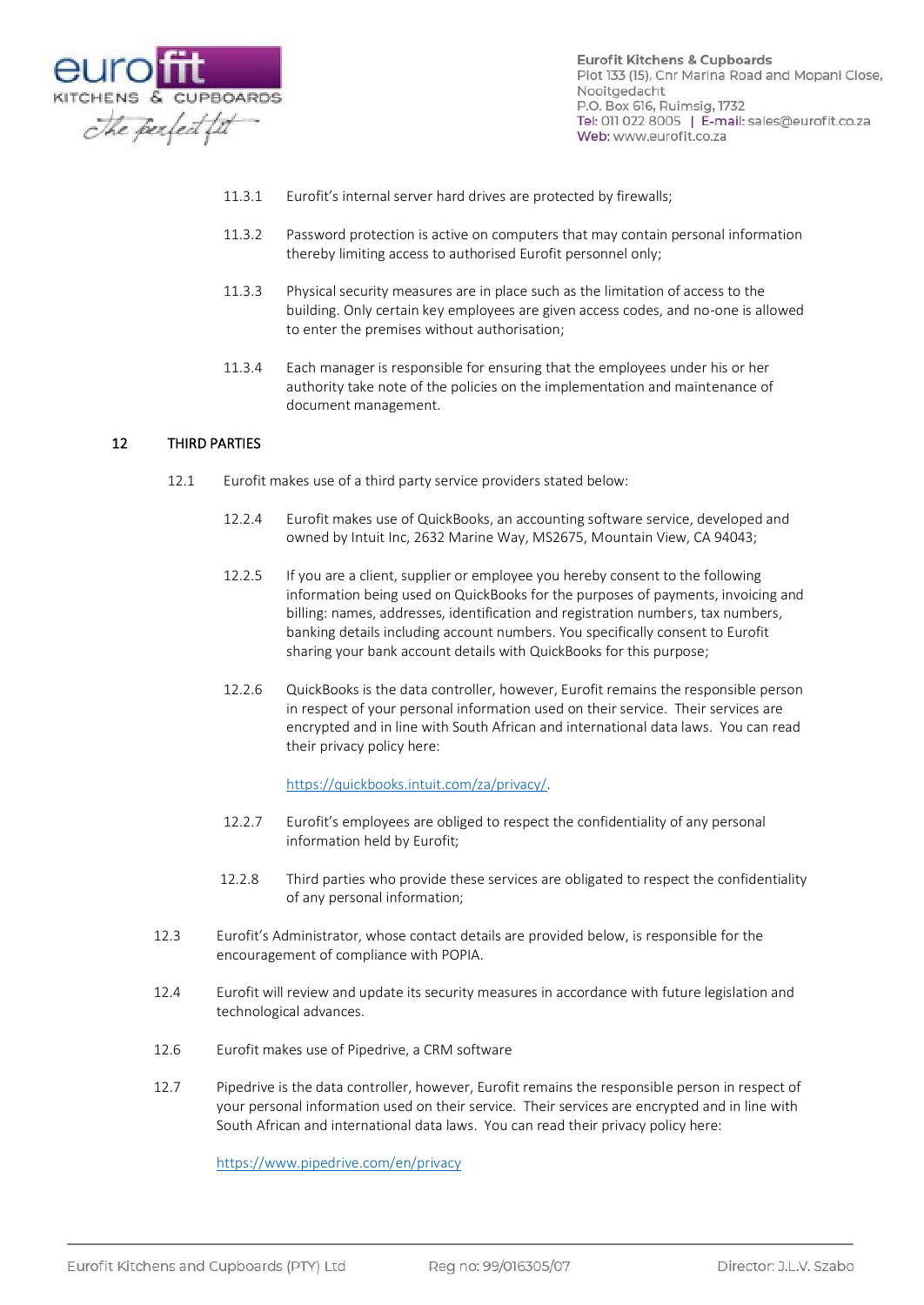

- 12.8 Eurofit makes use of Winner Flex, a kitchen design software
- 12.7 Winner Flex is the data controller, however, Eurofit remains the responsible person in respect of your personal information used on their service. Their services are encrypted and in line with South African and international data laws. You can read their privacy policy here:

<https://www.compusoftgroup.com/privacy-policy/>

## 13 ACCOUNTABILITY

- 13.1 The management and Information Officer of Eurofit are responsible for administering and overseeing the implementation of this Policy and any applicable supporting guidelines and procedures.
- 13.2 Eurofit remains responsible for all personal information collected and stored. This includes all and any information collected directly from a data subject and from any other source or authorised third parties.

## 14 DATA SUBJECT'S ACCESS TO AND CORRECTION OF PERSONAL INFORMATION

- 14.1 Data subjects have the right to be informed whether Eurofit holds their personal information and to view any such personal information Eurofit may hold. Furthermore, data subjects have the right to be informed as to how that information was collected and to whom their personal information has been disclosed.
- 14.2 Data subjects may at any time, request disclosed information by contacting Eurofit's Administrator.
- 14.3 Information requested will be provided to a data subject within a reasonable time.
- 14.4 Data subjects are entitled to, at any time, inform Eurofit of any changes to their personal information in the possession of Eurofit. Upon receipt of any changes to personal information, Eurofit will, within a reasonable period, update the personal information. Eurofit relies largely on data subjects to ensure that their personal information is correct.
- 14.5 Data subjects have the right to ask Eurofit to amend or delete their personal information on reasonable grounds.
- 14.6 Data subjects may be prompted periodically by a representative to update the personal information that Eurofit holds. Failure to reply to the prompts to update personal information will result in the assumption that all information that is on Eurofit's systems is accurate.

#### 15 VIOLATIONS

Violations of this Policy and of POPIA will be dealt with by the Information Regulator. A data subject who has a complaint against Eurofit, either concerning its conduct or this Policy, may refer a complaint to the Information Regulator in terms of sections 63(3) and 74 of POPIA.

## 16 EFFECTIVE DATE

This Policy is effective as of 1 February 2019.